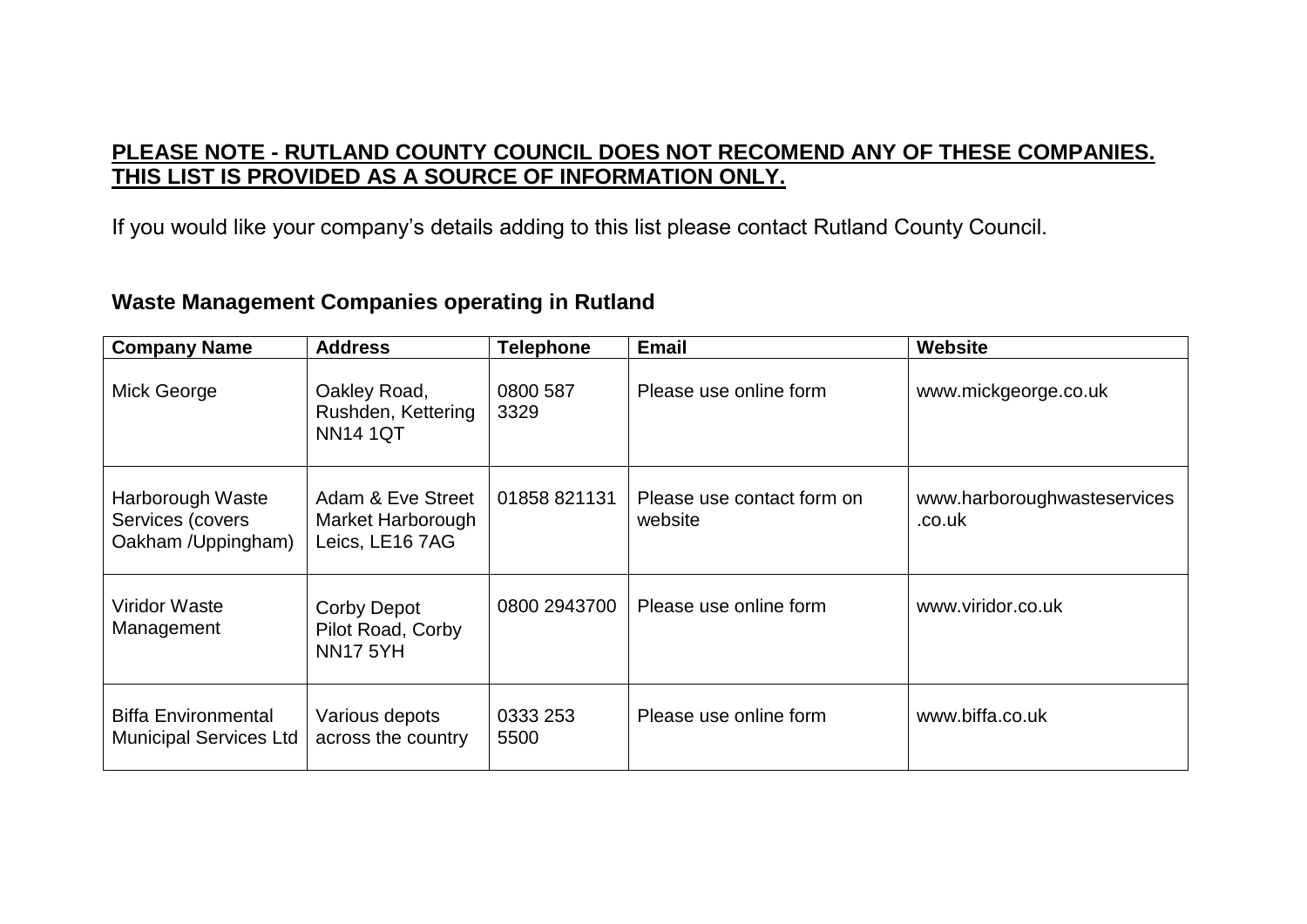| <b>Bakers Waste</b><br><b>Services</b>                                        | <b>Granite Close</b><br>Enderby, Leicester<br><b>LE19 4AE</b>                                           | 03703 506350     | info@bakerswaste.co.uk     | www.bakerswaste.co.uk     |
|-------------------------------------------------------------------------------|---------------------------------------------------------------------------------------------------------|------------------|----------------------------|---------------------------|
| Recycle Force Ltd                                                             | Crown House<br><b>Gretton Brook Rd</b><br>Corby, Northants<br><b>NN174BA</b>                            | 0845 4593<br>815 | Please use online form     | www.recycleforce.co.uk    |
| Utopia Waste<br>Management Ltd                                                | <b>Gretton Brook</b><br>Road, Earlstrees<br><b>Industrial Estate</b><br>Corby NN17 4BA                  | 01536 266249     | info@utopiawaste.co.uk     | www.utopiawaste.co.uk     |
| P.H. Hull and Sons<br>Ltd<br>(Specialise in food<br><b>Waste Collections)</b> | <b>Wolds Farm</b><br>6 Hills Rd, Ragdale,<br><b>Melton Mowbray</b><br>Leicestershire<br><b>LE14 3PP</b> | 01664 434334     | Robert@phullservices.co.uk | www.phullservices.co.uk   |
| <b>Whites Recycling Ltd</b><br>(specialise in liquid<br>wastes)               | The Mine Site<br>Mill Lane<br>South Witham<br>Grantham, Lincs<br><b>NG33 5QN</b>                        | 01572 767177     | info@whitesrecycling.co.uk | www.whitesrecycling.co.uk |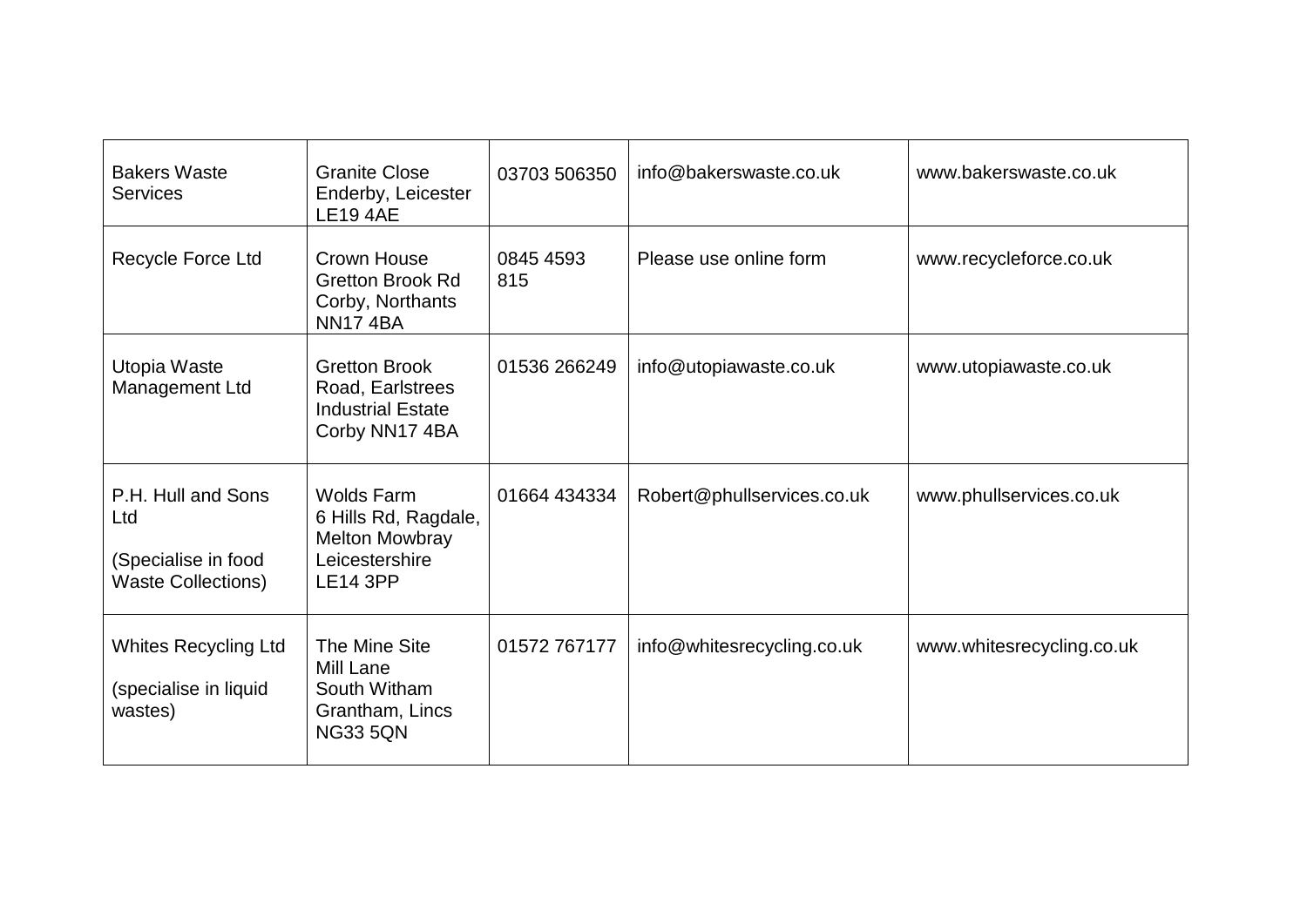## **Skip Services operating in Rutland**

| <b>Company Name</b>                               | <b>Address</b>                                                                                                             | <b>Telephone</b> | <b>Email</b>                            | <b>Website</b>             |
|---------------------------------------------------|----------------------------------------------------------------------------------------------------------------------------|------------------|-----------------------------------------|----------------------------|
| <b>Bullimores Sand &amp;</b><br><b>Gravel Ltd</b> | South Witham<br>Grantham<br>Lincs, NG33 5QE                                                                                | 01778 423309     | enquiries@bullimores.net                | www.bullimoreskips.co.uk   |
| M G Skip Hire                                     | 36 Spalding Road<br>Bourne, Lincs<br><b>PE10 0AU</b>                                                                       | 01778 426565     | Please phone                            | www.mgskiphirebourne.co.uk |
| Sheerwood Skip<br><b>Services</b>                 | Wood Lane<br>Greetham, Oakham<br><b>LE157SN</b>                                                                            | 01780 460065     | sheerwoodskipservices@<br>hotmail.co.uk | <b>None</b>                |
| <b>Faulks Waste</b><br><b>Services</b>            | <b>Rutland Recycling</b><br>Centre<br><b>Stapleford Road</b><br>Whissendine<br><b>OAKHAM</b><br>Rutland<br><b>LE15 7HP</b> | 01664 822797     | webmail@aefaulks.co.uk                  | www.aefaulks.co.uk         |